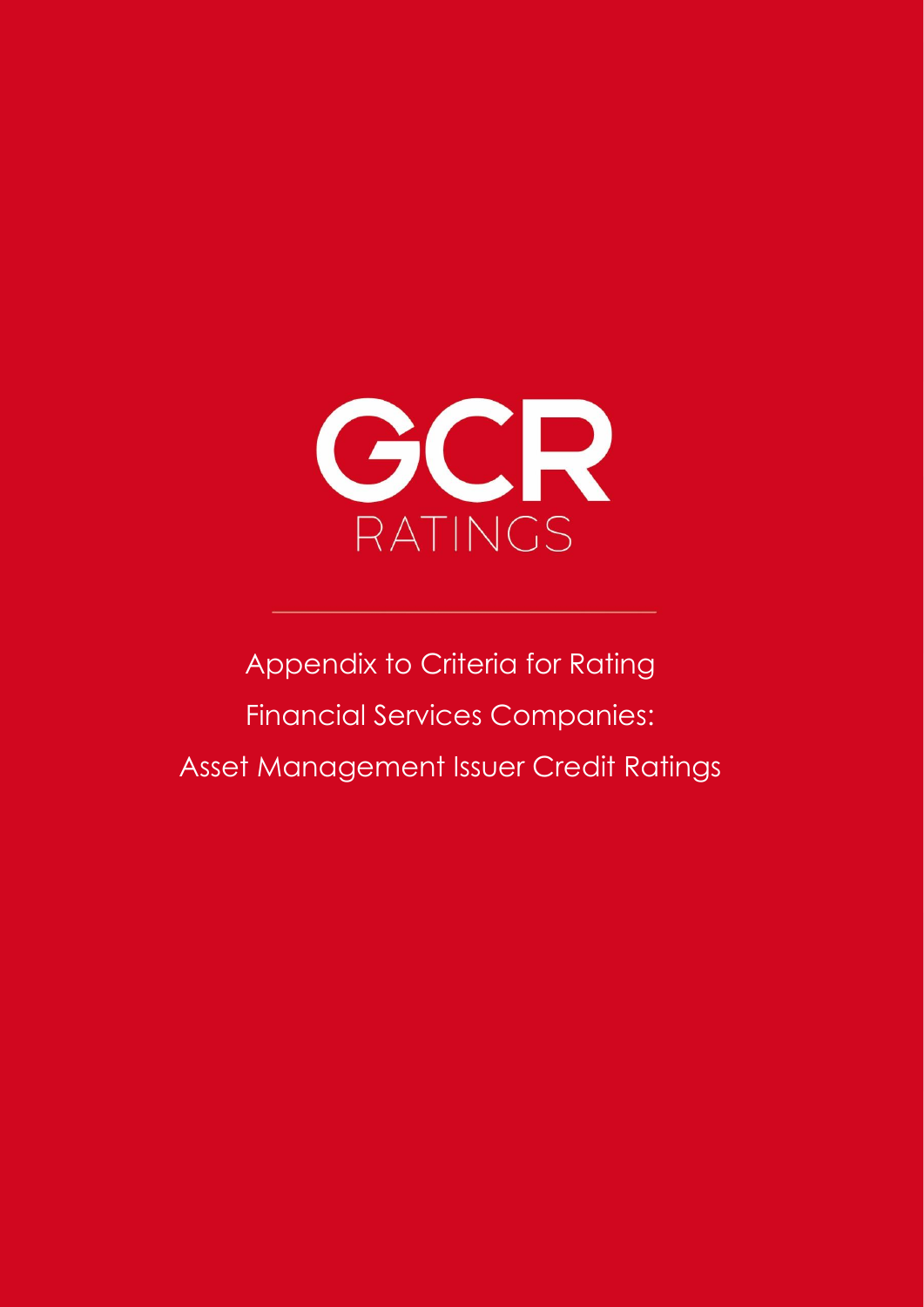#### Contents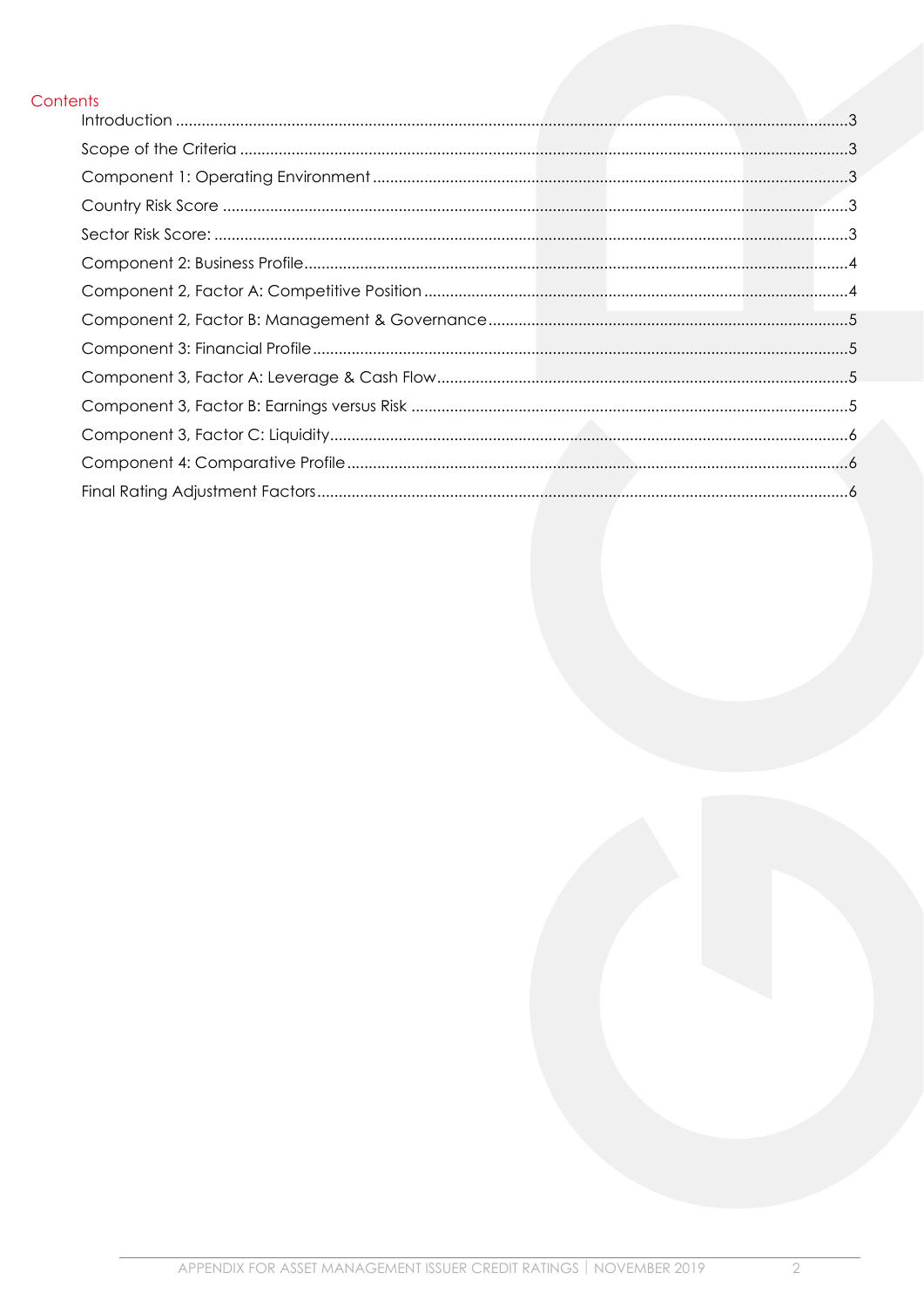# <span id="page-2-0"></span>**Introduction**

1. This criteria appendix acts as a supplement to GCR's Criteria for Rating Financial Services Companies, published in May 2019, and consequently must be read in conjunction with the criteria, which can be found at [GCRratings.com/criteria.](http://www.gcrratings.com/criteria)

## <span id="page-2-1"></span>**Scope of the Criteria**

- 2. GCR accords two types of ratings for Asset Managers, 'issue(r) credit ratings' and 'management quality ratings'. The below criteria explicitly describes how GCR formulates the issue(r) credit ratings for an Asset / Wealth Manager. To view the 'management quality' rating criteria, please see the criteria titled 'Global Master Criteria for Rating Funds and Asset Managers', published March 2017. GCR also includes under the scope of this criteria more general 'Wealth Managers', whom may not take Assets under management but provide advice or brokerage services.
- 3. GCR will apply the Asset Management criteria (below), when the rated entity derives a majority of revenues from the management (including management fees, brokerage fees and investment performance) of third-party funds or private retail wealth.

# <span id="page-2-2"></span>Component 1: Operating Environment

## <span id="page-2-3"></span>Country Risk Score

4. GCR assess the country risk score of an Asset Manager by weighing the Asset Under Management ("AUM") or brokerage revenues of the client base. This is processed in line with the country risk section within the Criteria for the GCR Ratings Framework.

## <span id="page-2-4"></span>Sector Risk Score:

- 5. GCR will use the financial institutions risk score for the country of the Asset Managers domiciliation, as a starting point and then make up to three negative adjustments to create the sector risk score for asset managers. GCR can make negative adjustments if any of the following exist:
- 6. There is less prudential regulatory oversight for an Asset / Wealth Manager than a commercial bank operating in the same country,
	- The manager is exposed to higher market conduct scrutiny or potentially sensitive to regulatory or legislative changes,
	- Access to market funding is typically weaker,
	- Industry profit margins are weaker for Asset/ Wealth Managers than commercial banks,
	- Replacement risk is very high or barriers to entry are lower than commercial banking.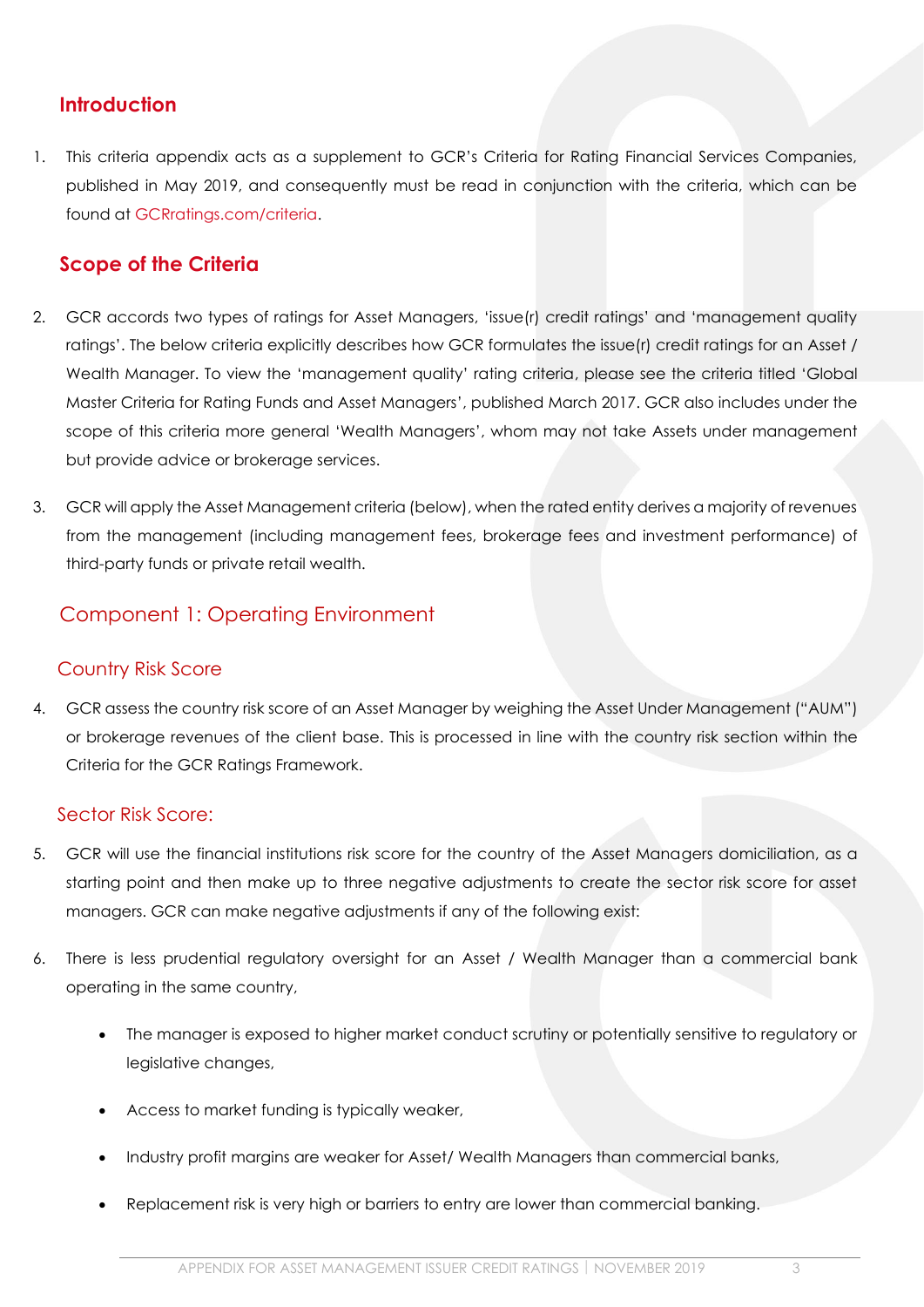7. Conversely, there may be a counteracting positive adjustment if the industry of the entity is prudentially regulated or has a protected or critical market infrastructure role or if the bank sector starting point is already very low.

# <span id="page-3-0"></span>**Component 2: Business Profile**

## <span id="page-3-1"></span>Component 2, Factor A: Competitive Position

- 8. GCR have made changes to the underlying subfactors that guide the competitive position score for an Asset/ Wealth Manager versus a Financial Services Company. These include:
	- Competitive Advantage: When assessing the competitive advantage of an Asset Manager, GCR looks at the scale (including measuring assets under management (AUM)), market position, trackrecord and brand strength of the company versus global, regional or national peers.
	- Diversification: GCR looks at the diversification of revenues and AUM by asset class, distribution channel, geography, investors (typically a diversified retail investor base is seen more positively than an institutional investor base) and products.

| Table 1: Competitive position |               |                                                                                                                                                                                                                                                                                                                                |
|-------------------------------|---------------|--------------------------------------------------------------------------------------------------------------------------------------------------------------------------------------------------------------------------------------------------------------------------------------------------------------------------------|
| Assessment                    | Score         | Description*                                                                                                                                                                                                                                                                                                                   |
| Highest                       | $4$ to 5      | A globally diverse Asset Manager, with AUM of over \$500bln, strong brand and long track-record.<br>AUM is well-diversified by asset class, distribution and investor base, and geography.                                                                                                                                     |
| High                          | $2$ to $3$    | A top tier regional Asset Manager, with AUM of over \$250bln, well-established brand and track-<br>record. AUM is diversified by asset class. There is a material amount of geographic diversification,<br>a broad range of investors and no clear product or asset class concentrations.                                      |
| Intermediate                  | $-1$ to $1$   | A top tier national asset manager, or a second-tier asset manager with substantial AUM,<br>operating materially across more than one country. Typically, will have a strong national brand<br>and a long track-record. Relative to its core markets, there is good diversification of AUM by asset<br>class and investor base. |
| Low                           | $-4$ to $-2$  | A second or third tier national asset manager, typically with no material geographic<br>diversification. Developing brand and/ or track-record versus local peers. GCR would expect<br>some diversification of the AUM by asset class, investor base or products.                                                              |
| Lowest                        | $-10$ to $-5$ | A lower tier asset manager, with a limited track-record or brand. There may be significant asset<br>class, distribution or investor base concentrations.                                                                                                                                                                       |

\*The above boxes highlight typical characteristics of the high, intermediate and low (and so on) assessments, and are utilised in conjunction with the operating environment anchor, and relative to the markets of the issuer's operations. It is likely that an entity has one or more characteristic across different boxes. GCR allows analytical decision making to decide what the most pertinent factors for each rated entity are. However, to achieve a stronger score the entity is likely to relfect a number of cumulative strengths. Conversely, any one risk can bring the score down to a much weaker level.

- 9. GCR may also make an adjustment to the initial competitive position score for any of the following factors:
	- a) Investment Performance & AUM Growth: The success of an asset manager can best be assessed on the stability of its investment performance against major indices or benchmarks and the growth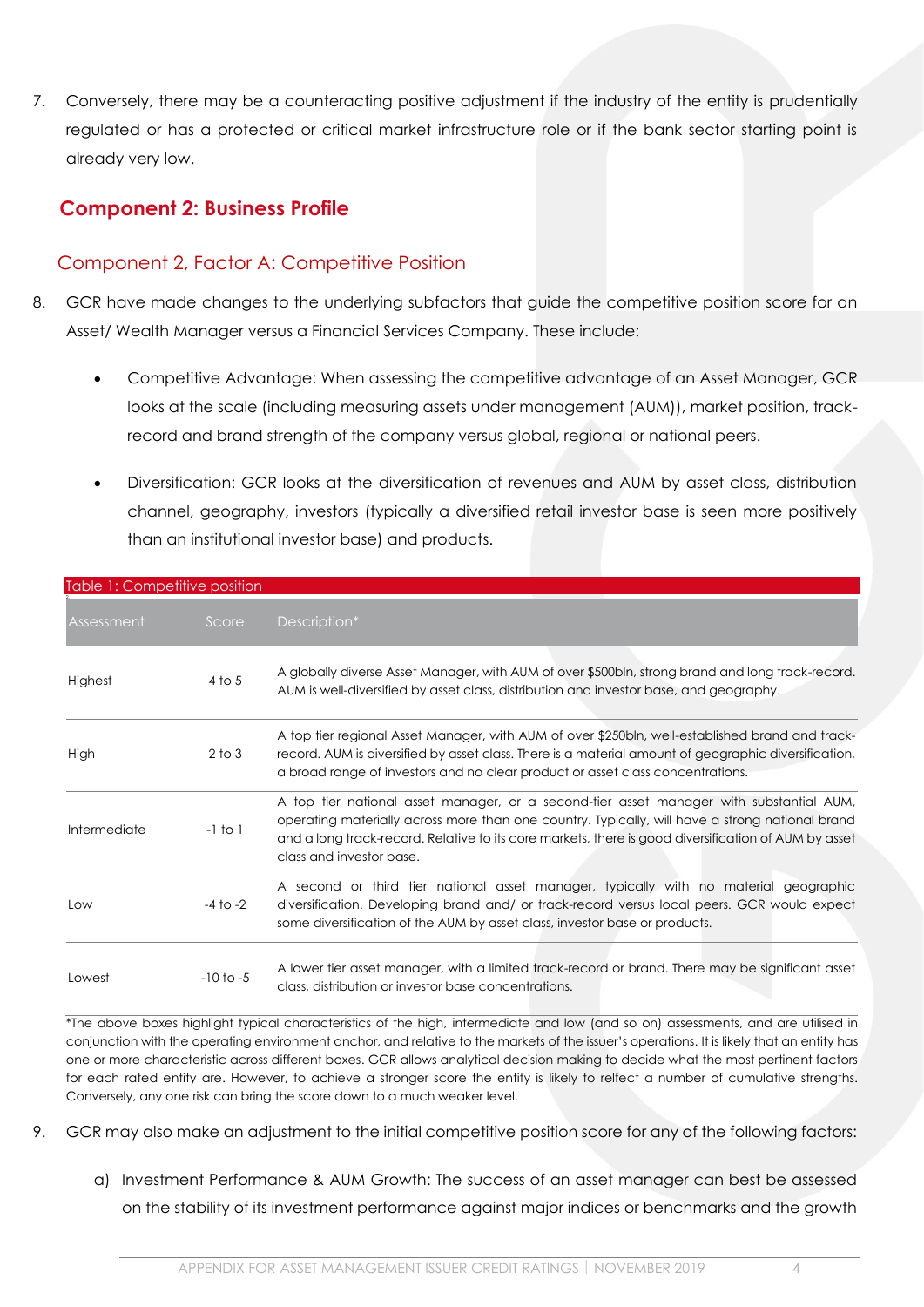of its assets under management ('AUM'). If the company is outperforming / underperforming the market or growing / shrinking AUM quicker than the market, GCR can make a positive/ negative adjustment to the initial score.

- b) Distribution networks: GCR view positively controlled distribution networks, with low fees and commissions paid to brokers. Conversely, limited control over distribution or price sensitive brokerage activity is viewed more negatively.
- c) Protected government role: If the Asset Manager has a protected role by one or more government, which leads to more stable AUM than the market average, GCR could raise the risk score.
- d) ESG: GCR may also make any adjustments seen for Environmental or Social risks facing the entity. GCR will make adjustments for these factors, on a case by case basis.

## <span id="page-4-0"></span>Component 2, Factor B: Management & Governance

10. Full adoption of the criteria from the GCR Ratings framework.

# <span id="page-4-1"></span>**Component 3: Financial Profile**

#### <span id="page-4-2"></span>Component 3, Factor A: Leverage & Cash Flow

- 11. When assessing the initial cash flow leverage of an Asset / Wealth Manager, GCR use the same approach, including all ratios and adjustments stated in the main Financial Services Companies ("FSC") criteria.
- 12. However, typically, GCR will cap the cash flow and leverage assessment within the high category (+2 to +3) if the asset or wealth manager doesn't have a strong and diversified competitive position and investment track-record, or if it has a limited track-record in raising and managing debt.
- 13. GCR can also make an adjustment if the Asset/ Wealth Manager takes on a significant amount of onbalance sheet investment risk. In this case, cash flow wouldn't provide a full picture of the risk. As a result, GCR may choose to use an adjusted leverage ratio from the non-bank financial institutions criteria (see page 24 of the Criteria for Rating Financial Institutions).

#### <span id="page-4-3"></span>Component 3, Factor B: Earnings versus Risk

- 14. When assessing the earnings versus risk score for an Asset/ Wealth Manager, GCR firstly takes into account the level of profitability, on a margin basis, in line with the FSC criteria.
- 15. However, GCR will routinely make haircuts to the earnings before interest, tax, depreciation and amortisation ('EBITDA') line for revenues that GCR consider to be less stable. Broadly, GCR will include 100% of management fees, 75% of investment performance fees, 75% of realized of balance sheet driven investment income and 35% of unrealized balance sheet driven income. All other income will be assessed on a case by case basis, measured on their long-term stability.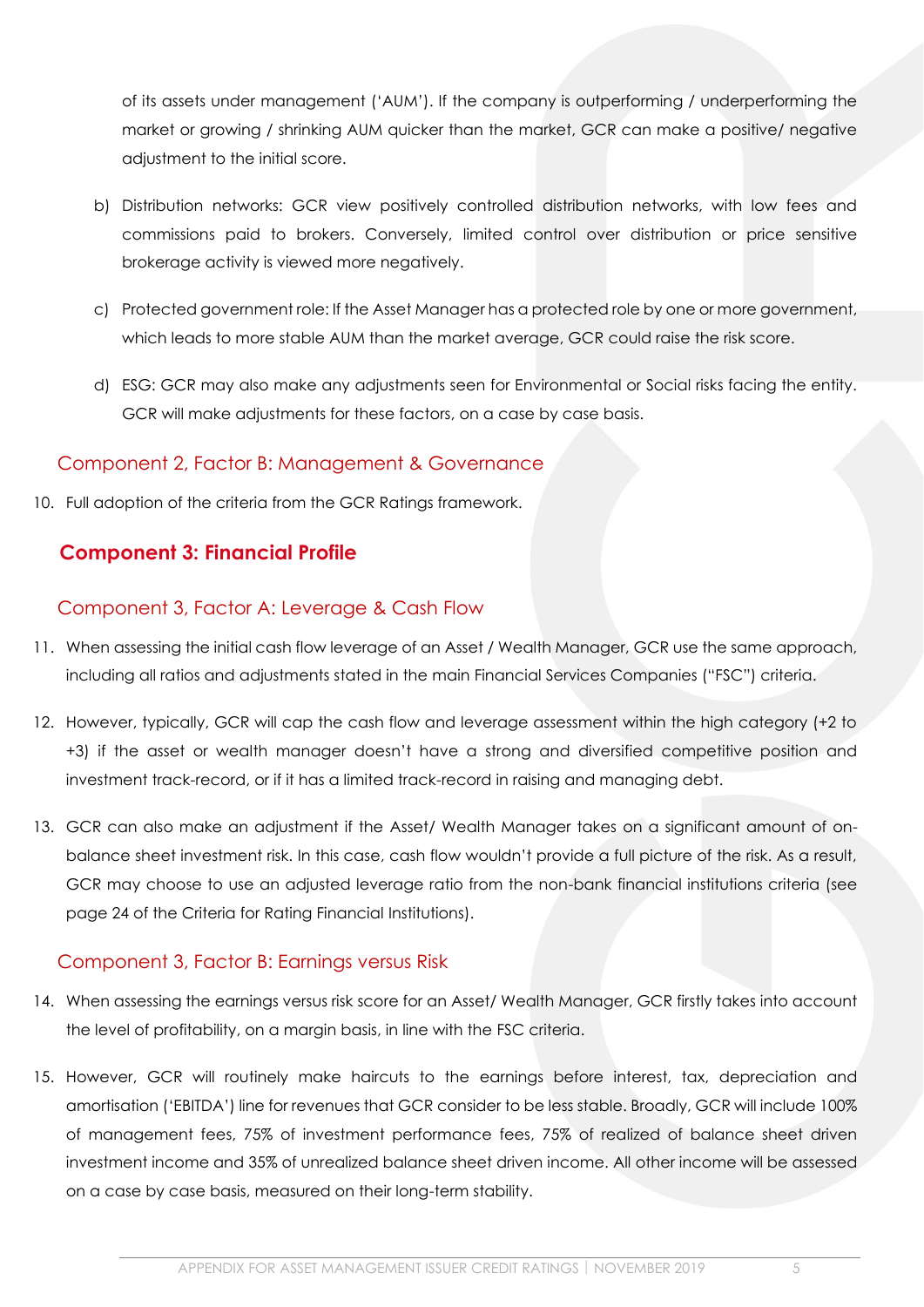- 16. Furthermore, GCR may make an adjustment to the initial score if the balance sheet risk exposes the Asset Manager to any of the risks detailed in paragraph 28 of the FSC criteria or generally higher amounts or unrealized/ realized valuation gains. GCR may also choose to make a negative adjustment if the investment risk exposes the manager to interest rate, currency, commodity, equity or any other marketbased movements.
- 17. GCR may also make negative adjustments if the asset manager has a high fixed cost base or runs inefficient operations.

# <span id="page-5-0"></span>Component 3, Factor C: Liquidity

- 18. GCR will analyse balance sheet liquidity for Asset Managers broadly in line with FSC criteria or FI Criteria, depending on nature of the company. However, we will also analyse the liquidity of the invested assets to ensure that the Asset Manager can adequately cope with AUM outflows from investor concentrations, country or market-led stress events, seasonal demands and other potential liquidity events, especially if the AUM have a defined term of repayment.
- 19. Typically, GCR will cap (i.e. no higher than) Asset/ Wealth Managers at the intermediate range (-1, 0, +1) as GCR believes such entities should maintain inherently higher balance sheet and invested asset liquidity than other FSCs, given their potentially confidence/ market sensitive nature of future cash flows.

# <span id="page-5-1"></span>**Component 4: Comparative Profile**

20. All elements are the same as the FSC criteria

# <span id="page-5-2"></span>**Final Rating Adjustment Factors**

21. Broadly in line with the FSC criteria, although if structural subordination exists due to regulatory oversight, GCR may reflect this risk in line with the Criteria for Rating Financial Institutions.